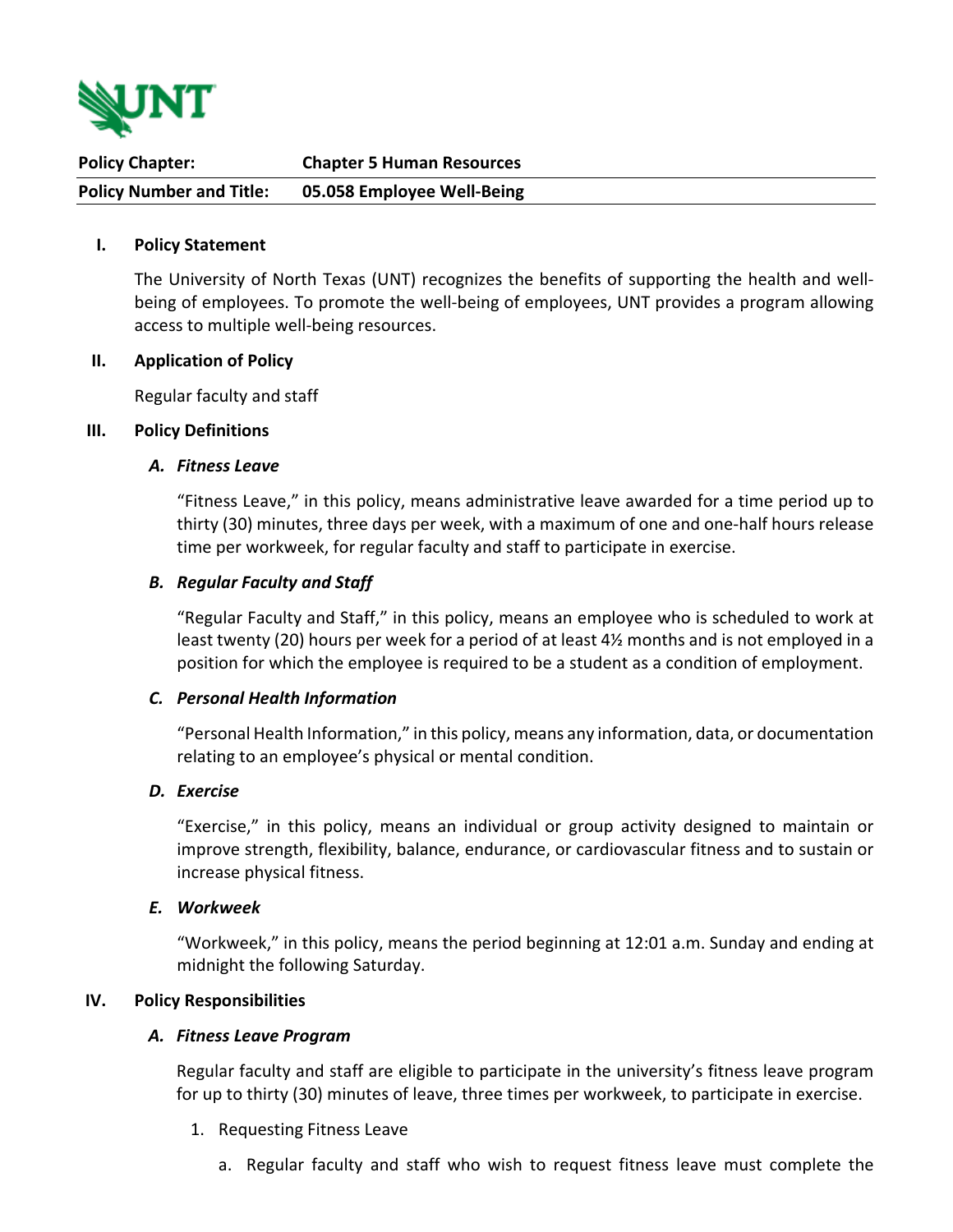designated fitness leave program request form and submit it to their immediate supervisor for review and approval each fiscal year.

- b. Fitness leave should be taken in conjunction with the start or end of the workday or in addition to the lunch break period. Any deviations from the approved fitness leave program schedule must be pre-approved by the employee's immediate supervisor.
- c. Supervisors are expected to make reasonable efforts to accommodate requests for fitness leave. However, supervisors have discretion to modify or deny a request if it is determined that the scheduling, workload, or operations of the department will be negatively impacted by the employee's absence to participate in the fitness leave program. Upon a determination, the immediate supervisor will communicate their decision to the requesting employee, indicate their decision on the designated fitness leave program form, and submit the approved form to Human Resources. If an employee's request is denied, the immediate supervisor must indicate the reason(s) for the denial on the request form.
- d. Human Resources will review fitness leave request forms and store them in the employee's personnel file.
- e. Employees who intend to utilize the fitness leave program are encouraged to consult with a physician before beginning any physical activity. Injuries that may occur during or as a result of participation in the fitness leave program will not be treated as work related injuries and are not eligible for workers' compensation benefits.
- 2. Timekeeping
	- a. Employees must record the approved and utilized fitness leave in accordance with established university timekeeping procedures utilizing the appropriate leave code.
	- b. Fitness leave is not counted toward hours worked for the earning of overtime under the Fair Labor Standards Act or State compensatory time.
	- c. Fitness leave shall be used in increments of not less than one-half hour and may not be carried over from one workday or work week to another.
- 3. Compliance

Supervisors are responsible for monitoring the employee's usage of fitness leave and ensuring compliance with program guidelines. Abuse of fitness leave may result in revoking the employee's participation in the program and/or disciplinary action.

### *B. Well-being Incentive Program*

The University may provide well-being program incentives and rewards for participating employees who meet certain objectives. Incentives may include prizes, paid time off, or other